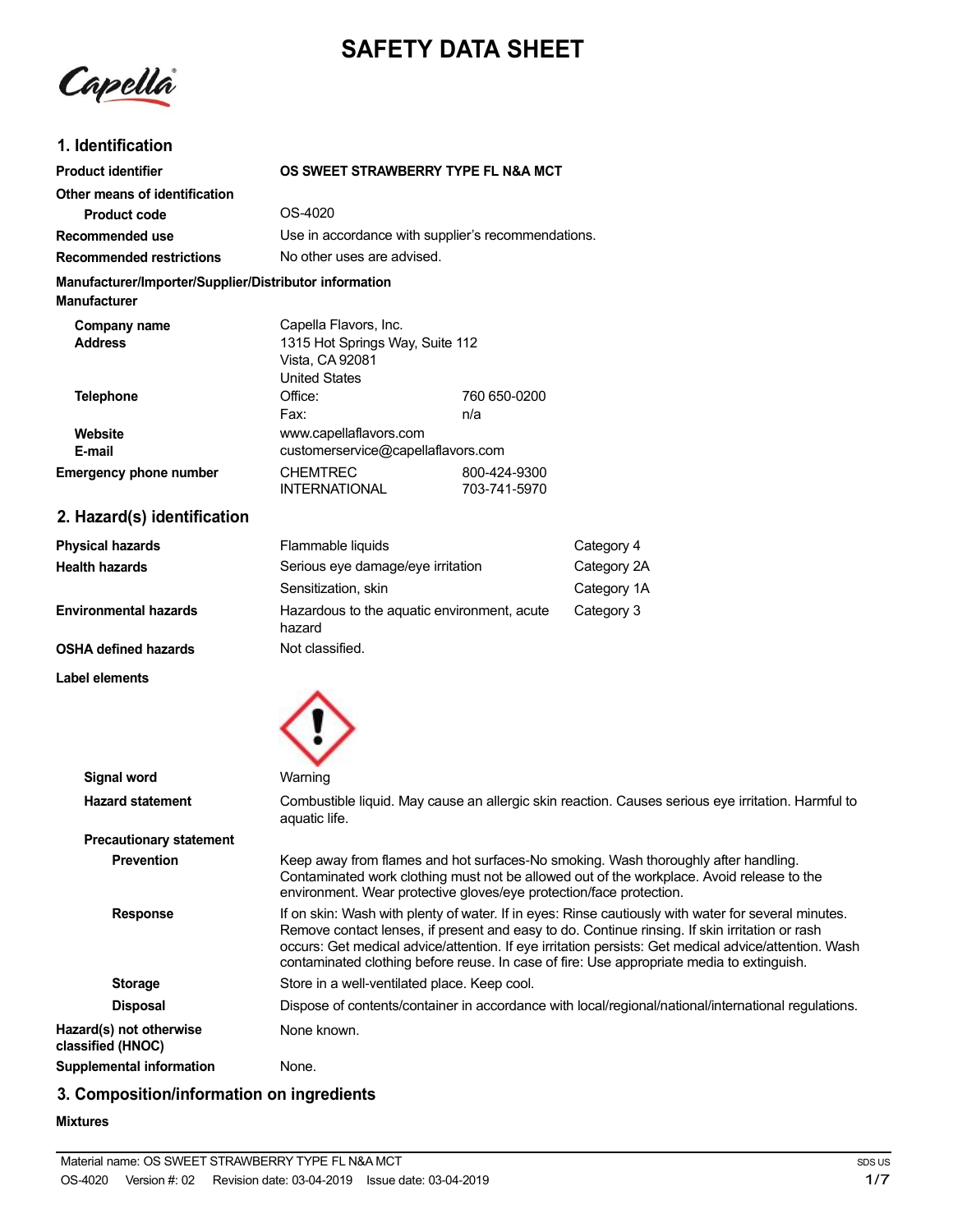| <b>Chemical name</b>                     | Common name and synonyms | <b>CAS number</b> | %          |
|------------------------------------------|--------------------------|-------------------|------------|
| <b>BENZYL ALCOHOL</b><br>NOM NFI         | #38                      | 100-51-6          | $10 - 520$ |
| ETHYL BUTYRATE<br><b>NOM</b>             | #71                      | 105-54-4          | $3 - 5$    |
| ETHYL ACETATE NAT<br><b>NOP</b>          | #1029                    | 141-78-6          | $1 - 3$    |
| <b>FURANEOL</b>                          |                          | 3658-77-3         | $1 - 3$    |
| <b>HEXENOL CIS-3</b>                     | #86 NOM                  | 84961-46-6        | < 1        |
| Other components below reportable levels |                          |                   | $80 - 90$  |

Other components below reportable levels

\*Designates that a specific chemical identity and/or percentage of composition has been withheld as a trade secret.

#### **4. First-aid measures**

| <b>Inhalation</b>                                                            | Move to fresh air. Call a physician if symptoms develop or persist.                                                                                                                                    |  |  |
|------------------------------------------------------------------------------|--------------------------------------------------------------------------------------------------------------------------------------------------------------------------------------------------------|--|--|
| <b>Skin contact</b>                                                          | Remove contaminated clothing immediately and wash skin with soap and water. In case of<br>eczema or other skin disorders: Seek medical attention and take along these instructions.                    |  |  |
| Eye contact                                                                  | Immediately flush eyes with plenty of water for at least 15 minutes. Remove contact lenses, if<br>present and easy to do. Continue rinsing. Get medical attention if irritation develops and persists. |  |  |
| Ingestion                                                                    | Rinse mouth. Get medical attention if symptoms occur.                                                                                                                                                  |  |  |
| <b>Most important</b><br>symptoms/effects, acute and<br>delayed              | Severe eye irritation. Symptoms may include stinging, tearing, redness, swelling, and blurred<br>vision. May cause an allergic skin reaction. Dermatitis. Rash.                                        |  |  |
| Indication of immediate<br>medical attention and special<br>treatment needed | Provide general supportive measures and treat symptomatically. Keep victim under observation.<br>Symptoms may be delayed.                                                                              |  |  |
| <b>General information</b>                                                   | Ensure that medical personnel are aware of the material(s) involved, and take precautions to<br>protect themselves. Wash contaminated clothing before reuse.                                           |  |  |
| 5. Fire-fighting measures                                                    |                                                                                                                                                                                                        |  |  |
| Suitable extinguishing media                                                 | Water fog. Foam. Dry chemical powder. Carbon dioxide (CO2).                                                                                                                                            |  |  |
| Unsuitable extinguishing<br>media                                            | Do not use water jet as an extinguisher, as this will spread the fire.                                                                                                                                 |  |  |
| Specific hazards arising from<br>the chemical                                | The product is combustible, and heating may generate vapors which may form explosive vapor/air<br>mixtures. During fire, gases hazardous to health may be formed.                                      |  |  |
| Special protective equipment<br>and precautions for firefighters             | Self-contained breathing apparatus and full protective clothing must be worn in case of fire.                                                                                                          |  |  |
| <b>Fire fighting</b><br>equipment/instructions                               | In case of fire and/or explosion do not breathe fumes. Move containers from fire area if you can do<br>so without risk.                                                                                |  |  |
| <b>Specific methods</b>                                                      | Use standard firefighting procedures and consider the hazards of other involved materials.                                                                                                             |  |  |
| <b>General fire hazards</b>                                                  | Combustible liquid.                                                                                                                                                                                    |  |  |

# **6. Accidental release measures**

| Personal precautions,<br>protective equipment and<br>emergency procedures | Keep unnecessary personnel away. Keep people away from and upwind of spill/leak. Eliminate all<br>ignition sources (no smoking, flares, sparks, or flames in immediate area). Wear appropriate<br>protective equipment and clothing during clean-up. Avoid breathing mist/vapors. Do not touch<br>damaged containers or spilled material unless wearing appropriate protective clothing. Ensure<br>adequate ventilation. Local authorities should be advised if significant spillages cannot be<br>contained. For personal protection, see section 8 of the SDS. |
|---------------------------------------------------------------------------|------------------------------------------------------------------------------------------------------------------------------------------------------------------------------------------------------------------------------------------------------------------------------------------------------------------------------------------------------------------------------------------------------------------------------------------------------------------------------------------------------------------------------------------------------------------|
| <b>Methods and materials for</b><br>containment and cleaning up           | Eliminate all ignition sources (no smoking, flares, sparks, or flames in immediate area). Keep<br>combustibles (wood, paper, oil, etc.) away from spilled material. Prevent product from entering<br>drains.                                                                                                                                                                                                                                                                                                                                                     |
|                                                                           | Large Spills: Stop the flow of material, if this is without risk. Dike the spilled material, where this is<br>possible. Use a non-combustible material like vermiculite, sand or earth to soak up the product<br>and place into a container for later disposal. Following product recovery, flush area with water.                                                                                                                                                                                                                                               |
|                                                                           | Small Spills: Absorb with earth, sand or other non-combustible material and transfer to containers<br>for later disposal. Wipe up with absorbent material (e.g. cloth, fleece). Clean surface thoroughly to<br>remove residual contamination.                                                                                                                                                                                                                                                                                                                    |

Never return spills to original containers for re-use. For waste disposal, see section 13 of the SDS.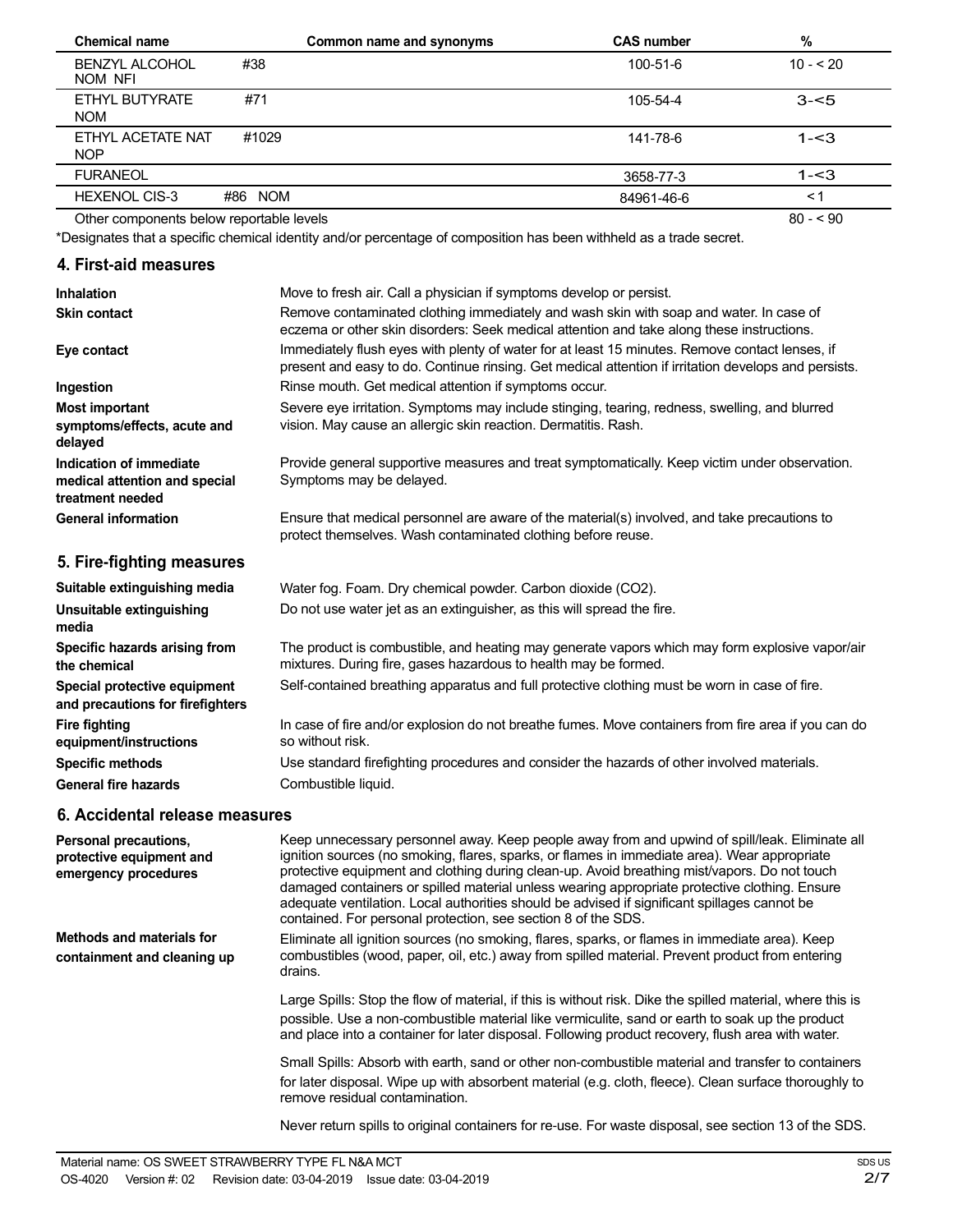Avoid release to the environment. Inform appropriate managerial or supervisory personnel of all environmental releases. Prevent further leakage or spillage if safe to do so. Avoid discharge into drains, water courses or onto the ground.

# **7. Handling and storage**

| Precautions for safe handling                                   | Keep away from open flames, hot surfaces and sources of ignition. When using do not smoke.<br>Avoid breathing mist/vapors. Avoid contact with eyes, skin, and clothing. Avoid prolonged<br>exposure. Provide adequate ventilation. Wear appropriate personal protective equipment. Avoid<br>release to the environment. Observe good industrial hygiene practices. |
|-----------------------------------------------------------------|--------------------------------------------------------------------------------------------------------------------------------------------------------------------------------------------------------------------------------------------------------------------------------------------------------------------------------------------------------------------|
| Conditions for safe storage,<br>including any incompatibilities | Keep away from heat, sparks and open flame. Store in a cool, dry place out of direct sunlight.<br>Store in tightly closed container. Store in a well-ventilated place. Keep in an area equipped with<br>sprinklers. Store away from incompatible materials (see Section 10 of the SDS).                                                                            |

#### **8. Exposure controls/personal protection**

#### **Occupational exposure limits**

The following constituents are the only constituents of the product which have a PEL, TLV or other recommended exposure limit. At this time, the other constituents have no known exposure limits.

#### **US. OSHA Table Z-1 Limits for Air Contaminants (29 CFR 1910.1000) Components Type Value** ETHYL ACETATE NAT #1029 NOP (CAS 141-78-6) **US. ACGIH Threshold Limit Values** PEL 1400 mg/m3 400 ppm **Components Type Value** ETHYL ACETATE NAT **TWA** TWA **100 pm** #1029 NOP (CAS 141-78-6) **US. NIOSH: Pocket Guide to Chemical Hazards Components Type Value** ETHYL ACETATE NAT #1029 NOP (CAS 141-78-6) TWA 1400 mg/m3 400 ppm **US. Workplace Environmental Exposure Level (WEEL) Guides Components Components Type Value** BENZYL ALCOHOL #38 NOM NFI (CAS 100-51-6) **Biological limit values Appropriate engineering controls** TWA 44.2 mg/m3 10 ppm No biological exposure limits noted for the ingredient(s). Good general ventilation should be used. Ventilation rates should be matched to conditions. If applicable, use process enclosures, local exhaust ventilation, or other engineering controls to maintain airborne levels below recommended exposure limits. If exposure limits have not been established, maintain airborne levels to an acceptable level. Provide eyewash station. **Individual protection measures, such as personal protective equipment Eye/face protection Skin protection Hand protection Other Respiratory protection Thermal hazards** Face shield is recommended. Wear safety glasses with side shields (or goggles). Wear appropriate chemical resistant gloves. Wear appropriate chemical resistant clothing. Use of an impervious apron is recommended. If engineering controls do not maintain airborne concentrations below recommended exposure limits (where applicable) or to an acceptable level (in countries where exposure limits have not been established), an approved respirator must be worn. Wear appropriate thermal protective clothing, when necessary.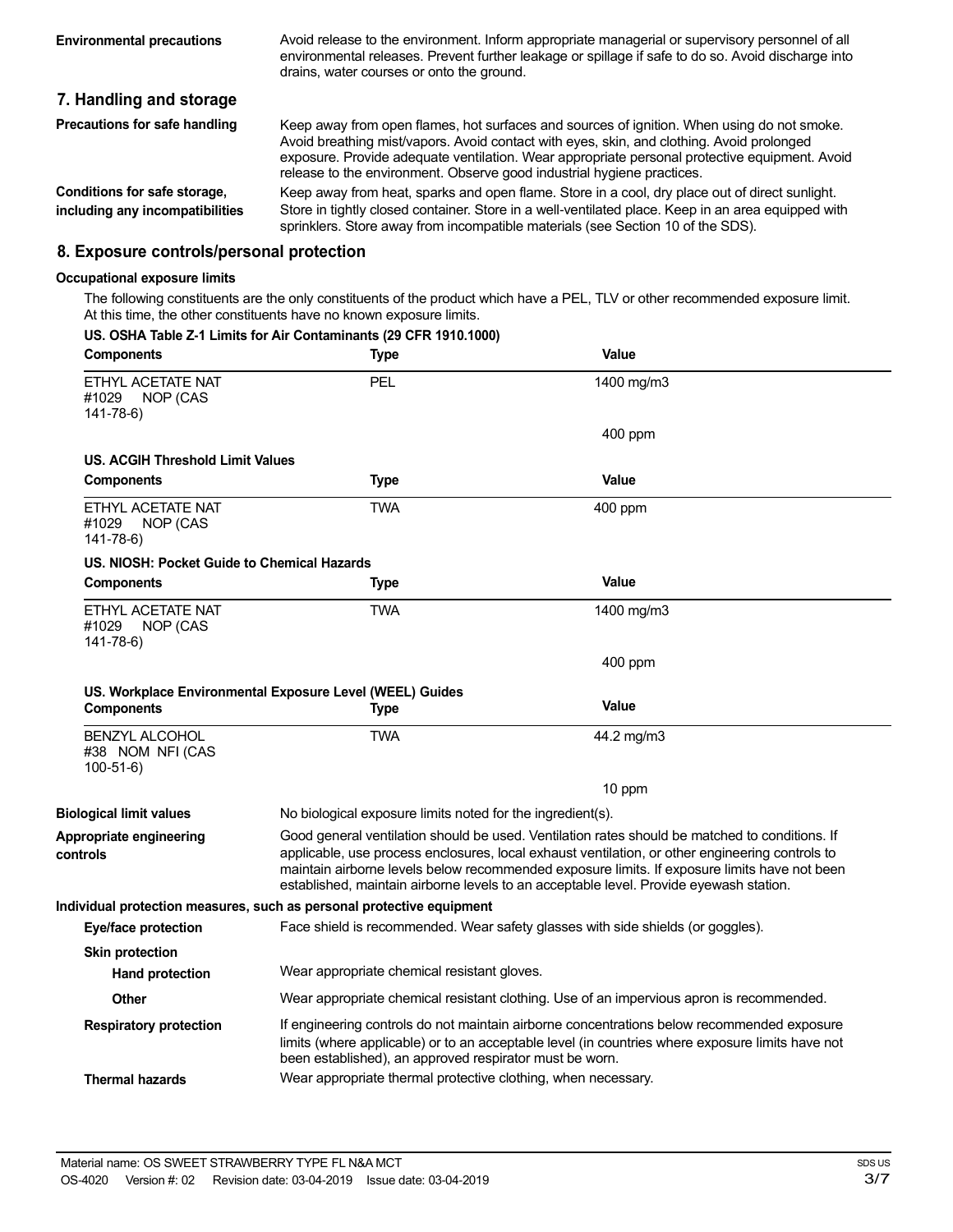When using do not smoke. Always observe good personal hygiene measures, such as washing after handling the material and before eating, drinking, and/or smoking. Routinely wash work clothing and protective equipment to remove contaminants. Contaminated work clothing should not be allowed out of the workplace.

## **9. Physical and chemical properties**

| Appearance                                        |                                                                                                                                                                          |
|---------------------------------------------------|--------------------------------------------------------------------------------------------------------------------------------------------------------------------------|
| <b>Physical state</b>                             | Liquid.                                                                                                                                                                  |
| Form                                              | Liquid.                                                                                                                                                                  |
| Color                                             | Not available.                                                                                                                                                           |
| Odor                                              | Not available.                                                                                                                                                           |
| <b>Odor threshold</b>                             | Not available.                                                                                                                                                           |
| pH                                                | Not available.                                                                                                                                                           |
| Melting point/freezing point                      | 4.64 °F (-15.2 °C) estimated                                                                                                                                             |
| Initial boiling point and boiling<br>range        | 401.54 °F (205.3 °C) estimated                                                                                                                                           |
| <b>Flash point</b>                                | 156.0 °F (68.9 °C) Closed Cup                                                                                                                                            |
| <b>Evaporation rate</b>                           | Not available.                                                                                                                                                           |
| Flammability (solid, gas)                         | Not applicable.                                                                                                                                                          |
| Upper/lower flammability or explosive limits      |                                                                                                                                                                          |
| <b>Flammability limit - lower</b><br>$(\%)$       | Not available.                                                                                                                                                           |
| <b>Flammability limit - upper</b><br>$(\%)$       | Not available.                                                                                                                                                           |
| Explosive limit - lower (%)                       | Not available.                                                                                                                                                           |
| Explosive limit - upper (%)                       | Not available.                                                                                                                                                           |
| Vapor pressure                                    | 0.13 hPa estimated                                                                                                                                                       |
| Vapor density                                     | Not available.                                                                                                                                                           |
| <b>Relative density</b>                           | Not available.                                                                                                                                                           |
| Solubility(ies)                                   |                                                                                                                                                                          |
| Solubility (water)                                | Not available.                                                                                                                                                           |
| <b>Partition coefficient</b><br>(n-octanol/water) | Not available.                                                                                                                                                           |
| Auto-ignition temperature                         | 816.8 °F (436 °C) estimated                                                                                                                                              |
| <b>Decomposition temperature</b>                  | Not available.                                                                                                                                                           |
| <b>Viscosity</b>                                  | Not available.                                                                                                                                                           |
| <b>Other information</b>                          |                                                                                                                                                                          |
| <b>Explosive properties</b>                       | Not explosive.                                                                                                                                                           |
| <b>Flammability class</b>                         | Combustible IIIA estimated                                                                                                                                               |
| <b>Oxidizing properties</b>                       | Not oxidizing.                                                                                                                                                           |
| <b>Refractive index</b>                           | 1.4415 - 1.4715                                                                                                                                                          |
| <b>Specific gravity</b>                           | $0.94 - 0.97$                                                                                                                                                            |
| 10. Stability and reactivity                      |                                                                                                                                                                          |
| <b>Reactivity</b>                                 | The product is stable and non-reactive under normal conditions of use, storage and transport.                                                                            |
| <b>Chemical stability</b>                         | Material is stable under normal conditions.                                                                                                                              |
| Possibility of hazardous<br>reactions             | No dangerous reaction known under conditions of normal use.                                                                                                              |
| <b>Conditions to avoid</b>                        | Keep away from heat, hot surfaces, sparks, open flames and other ignition sources. Avoid<br>temperatures exceeding the flash point. Contact with incompatible materials. |
| Incompatible materials                            | Strong oxidizing agents.                                                                                                                                                 |
| Hazardous decomposition<br>products               | No hazardous decomposition products are known.                                                                                                                           |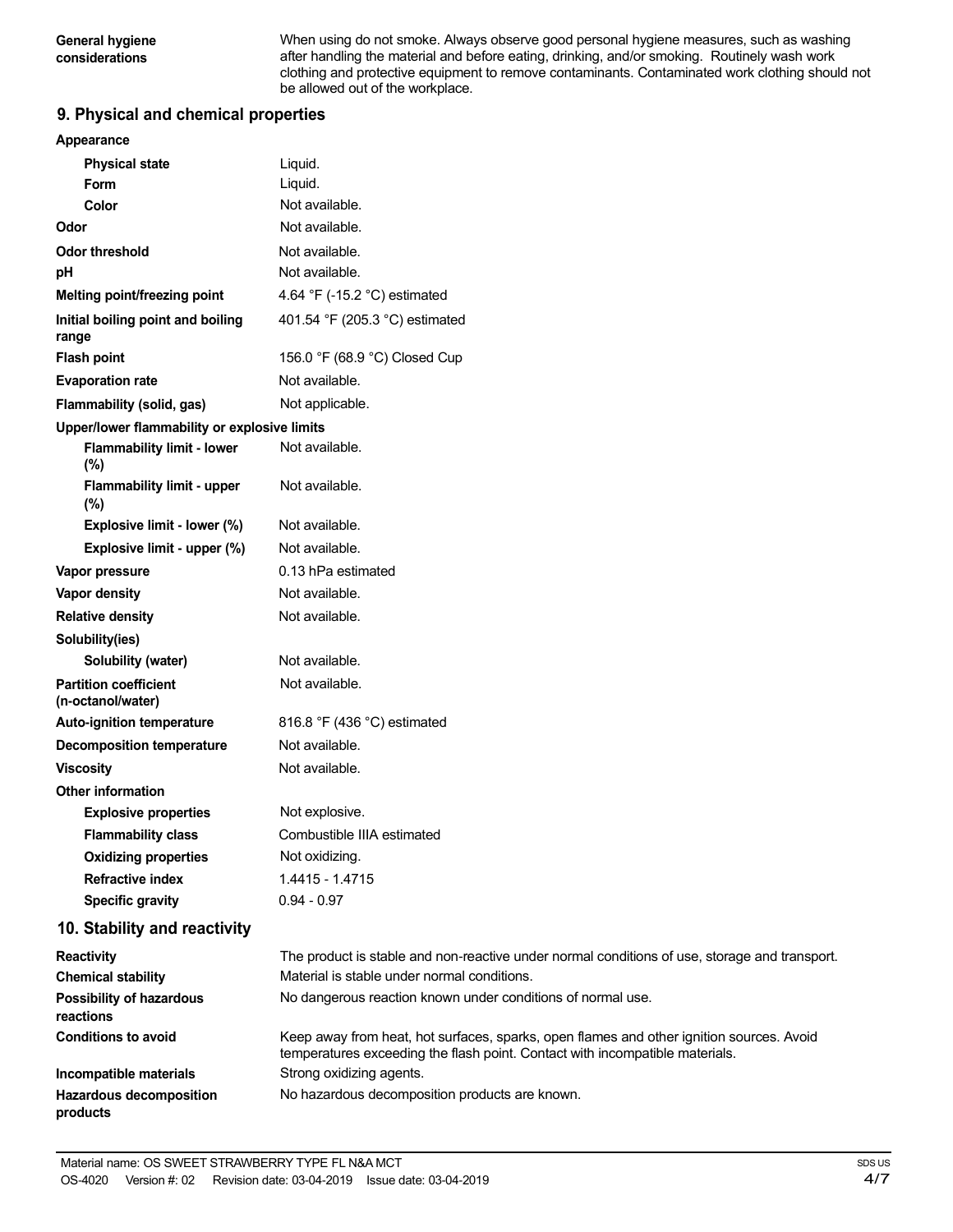# **11. Toxicological information**

# **Information on likely routes of exposure**

| <b>Inhalation</b>                                 | Prolonged inhalation may be harmful.                                                                                                                            |  |
|---------------------------------------------------|-----------------------------------------------------------------------------------------------------------------------------------------------------------------|--|
| <b>Skin contact</b>                               | May cause an allergic skin reaction.                                                                                                                            |  |
| Eye contact                                       | Causes serious eye irritation.                                                                                                                                  |  |
| Ingestion                                         | Expected to be a low ingestion hazard.                                                                                                                          |  |
| Symptoms related to the<br>physical, chemical and | Severe eye irritation. Symptoms may include stinging, tearing, redness, swelling, and blurred<br>vision. May cause an allergic skin reaction. Dermatitis. Rash. |  |

#### **physical, chemical and toxicological characteristics**

## **Information on toxicological effects**

#### **Acute toxicity**

| <b>Components</b>                                                          | <b>Species</b>                       | <b>Test Results</b>                                                                                                                                                                        |
|----------------------------------------------------------------------------|--------------------------------------|--------------------------------------------------------------------------------------------------------------------------------------------------------------------------------------------|
| <b>BENZYL ALCOHOL</b>                                                      | #38 NOM NFI (CAS 100-51-6)           |                                                                                                                                                                                            |
| Acute                                                                      |                                      |                                                                                                                                                                                            |
| Oral                                                                       |                                      |                                                                                                                                                                                            |
| LD50                                                                       | Rat                                  | 1230 - 3100 mg/kg                                                                                                                                                                          |
| Skin corrosion/irritation                                                  |                                      | Prolonged skin contact may cause temporary irritation.                                                                                                                                     |
| Serious eye damage/eye<br>irritation                                       | Causes serious eye irritation.       |                                                                                                                                                                                            |
| <b>Respiratory or skin sensitization</b>                                   |                                      |                                                                                                                                                                                            |
| <b>Respiratory sensitization</b>                                           | Not a respiratory sensitizer.        |                                                                                                                                                                                            |
| <b>Skin sensitization</b>                                                  | May cause an allergic skin reaction. |                                                                                                                                                                                            |
| <b>Germ cell mutagenicity</b>                                              | mutagenic or genotoxic.              | No data available to indicate product or any components present at greater than 0.1% are                                                                                                   |
| Carcinogenicity                                                            |                                      | Not classifiable as to carcinogenicity to humans.                                                                                                                                          |
| IARC Monographs. Overall Evaluation of Carcinogenicity                     |                                      |                                                                                                                                                                                            |
| Not listed.                                                                |                                      |                                                                                                                                                                                            |
| OSHA Specifically Regulated Substances (29 CFR 1910.1001-1052)             |                                      |                                                                                                                                                                                            |
| Not regulated.                                                             |                                      |                                                                                                                                                                                            |
| US. National Toxicology Program (NTP) Report on Carcinogens<br>Not listed. |                                      |                                                                                                                                                                                            |
|                                                                            |                                      |                                                                                                                                                                                            |
| <b>Reproductive toxicity</b>                                               | Not classified.                      | This product is not expected to cause reproductive or developmental effects.                                                                                                               |
| Specific target organ toxicity -<br>single exposure                        |                                      |                                                                                                                                                                                            |
| Specific target organ toxicity -<br>repeated exposure                      | Not classified.                      |                                                                                                                                                                                            |
| <b>Aspiration hazard</b>                                                   | Not an aspiration hazard.            |                                                                                                                                                                                            |
| <b>Chronic effects</b>                                                     | Prolonged inhalation may be harmful. |                                                                                                                                                                                            |
| 12. Ecological information                                                 |                                      |                                                                                                                                                                                            |
| <b>Ecotoxicity</b>                                                         | Harmful to aquatic life.             |                                                                                                                                                                                            |
| Persistence and degradability                                              |                                      | No data is available on the degradability of any ingredients in the mixture.                                                                                                               |
| <b>Bioaccumulative potential</b>                                           |                                      |                                                                                                                                                                                            |
| Partition coefficient n-octanol / water (log Kow)                          |                                      |                                                                                                                                                                                            |
| <b>BENZYL ALCOHOL</b>                                                      | #38 NOM NFI                          | 1.1                                                                                                                                                                                        |
| ETHYL ACETATE NAT                                                          | #1029<br><b>NOP</b>                  | 0.73                                                                                                                                                                                       |
| ETHYL BUTYRATE                                                             | #71 NOM                              | 1.73                                                                                                                                                                                       |
| <b>Mobility in soil</b>                                                    | No data available.                   |                                                                                                                                                                                            |
| Other adverse effects                                                      |                                      | No other adverse environmental effects (e.g. ozone depletion, photochemical ozone creation<br>potential, endocrine disruption, global warming potential) are expected from this component. |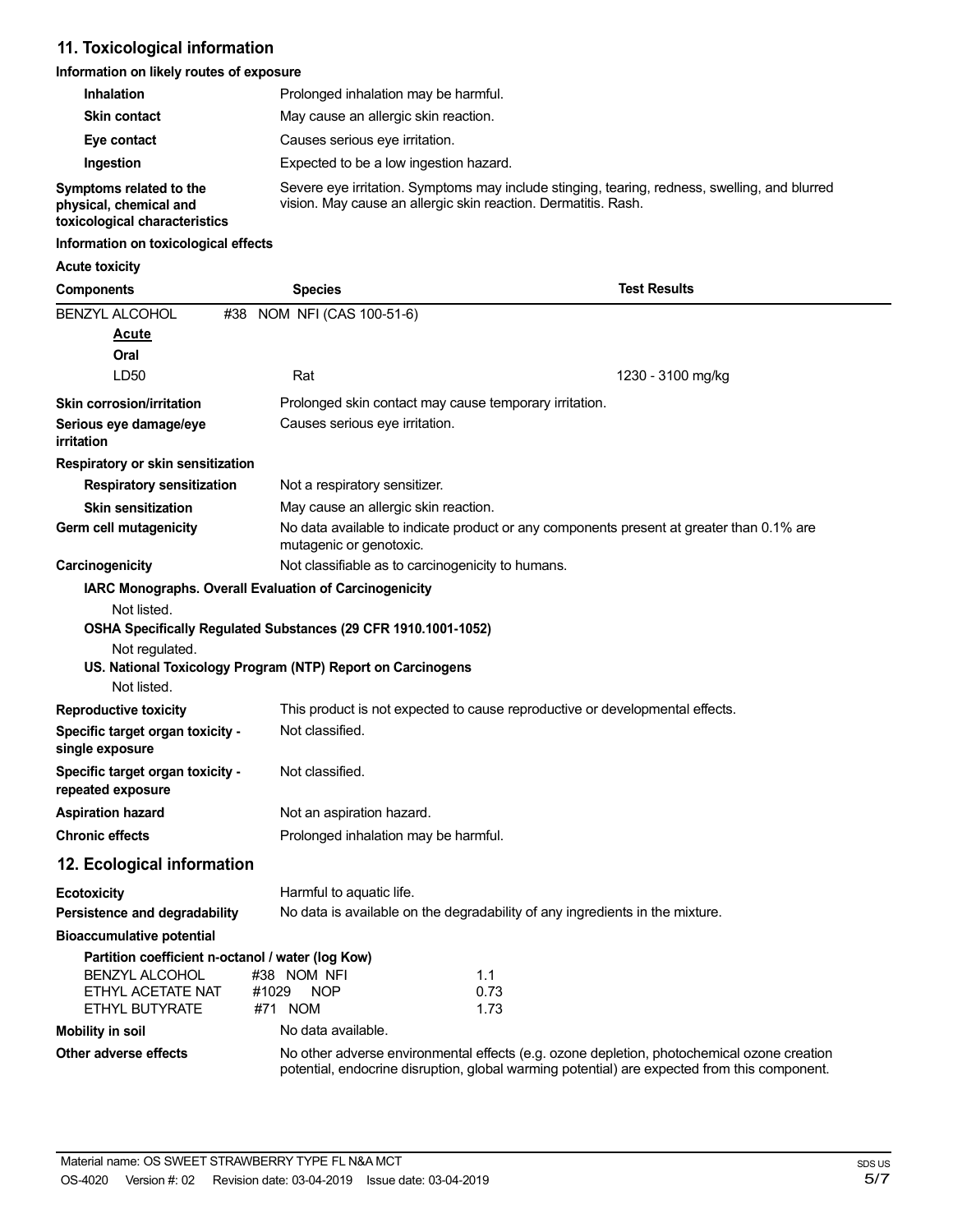## **13. Disposal considerations**

| <b>Disposal instructions</b>             | Collect and reclaim or dispose in sealed containers at licensed waste disposal site. Incinerate the<br>material under controlled conditions in an approved incinerator. Do not allow this material to drain<br>into sewers/water supplies. Do not contaminate ponds, waterways or ditches with chemical or used<br>container. Dispose of contents/container in accordance with local/regional/national/international<br>regulations. |
|------------------------------------------|--------------------------------------------------------------------------------------------------------------------------------------------------------------------------------------------------------------------------------------------------------------------------------------------------------------------------------------------------------------------------------------------------------------------------------------|
| Local disposal regulations               | Dispose in accordance with all applicable regulations.                                                                                                                                                                                                                                                                                                                                                                               |
| Hazardous waste code                     | D002: Waste Corrosive material $[PH \le 2$ or $= >12.5$ , or corrosive to steel<br>The waste code should be assigned in discussion between the user, the producer and the waste<br>disposal company.                                                                                                                                                                                                                                 |
| Waste from residues / unused<br>products | Dispose of in accordance with local regulations. Empty containers or liners may retain some<br>product residues. This material and its container must be disposed of in a safe manner (see:<br>Disposal instructions).                                                                                                                                                                                                               |
| Contaminated packaging                   | Since emptied containers may retain product residue, follow label warnings even after container is<br>emptied. Empty containers should be taken to an approved waste handling site for recycling or<br>disposal.                                                                                                                                                                                                                     |

## **14. Transport information**

#### **DOT**

Not regulated as dangerous goods.

# **IATA**

Not regulated as dangerous goods.

#### **IMDG**

Not regulated as dangerous goods.

**Transport in bulk according to Annex II of MARPOL 73/78 and the IBC Code** Not established.

#### **15. Regulatory information**

**US federal regulations**

This product is a "Hazardous Chemical" as defined by the OSHA Hazard Communication Standard, 29 CFR 1910.1200.

**Toxic Substances Control Act (TSCA)**

#### **TSCA Section 12(b) Export Notification (40 CFR 707, Subpt. D)**

Not regulated.

#### **CERCLA Hazardous Substance List (40 CFR 302.4)**

ETHYL ACETATE NAT #1029 NOP Listed. (CAS 141-78-6)

**SARA 304 Emergency release notification**

Not regulated.

#### **OSHA Specifically Regulated Substances (29 CFR 1910.1001-1052)**

Not regulated.

# **Superfund Amendments and Reauthorization Act of 1986 (SARA)**

**SARA 302 Extremely hazardous substance**

Not listed.

**SARA 311/312 Hazardous** No (Exempt)

```
chemical
```
**SARA 313 (TRI reporting)**

Not regulated.

## **Other federal regulations**

**Clean Air Act (CAA) Section 112 Hazardous Air Pollutants (HAPs) List**

Not regulated.

**Clean Air Act (CAA) Section 112(r) Accidental Release Prevention (40 CFR 68.130)**

Not regulated.

#### **Safe Drinking Water Act (SDWA)** Not regulated.